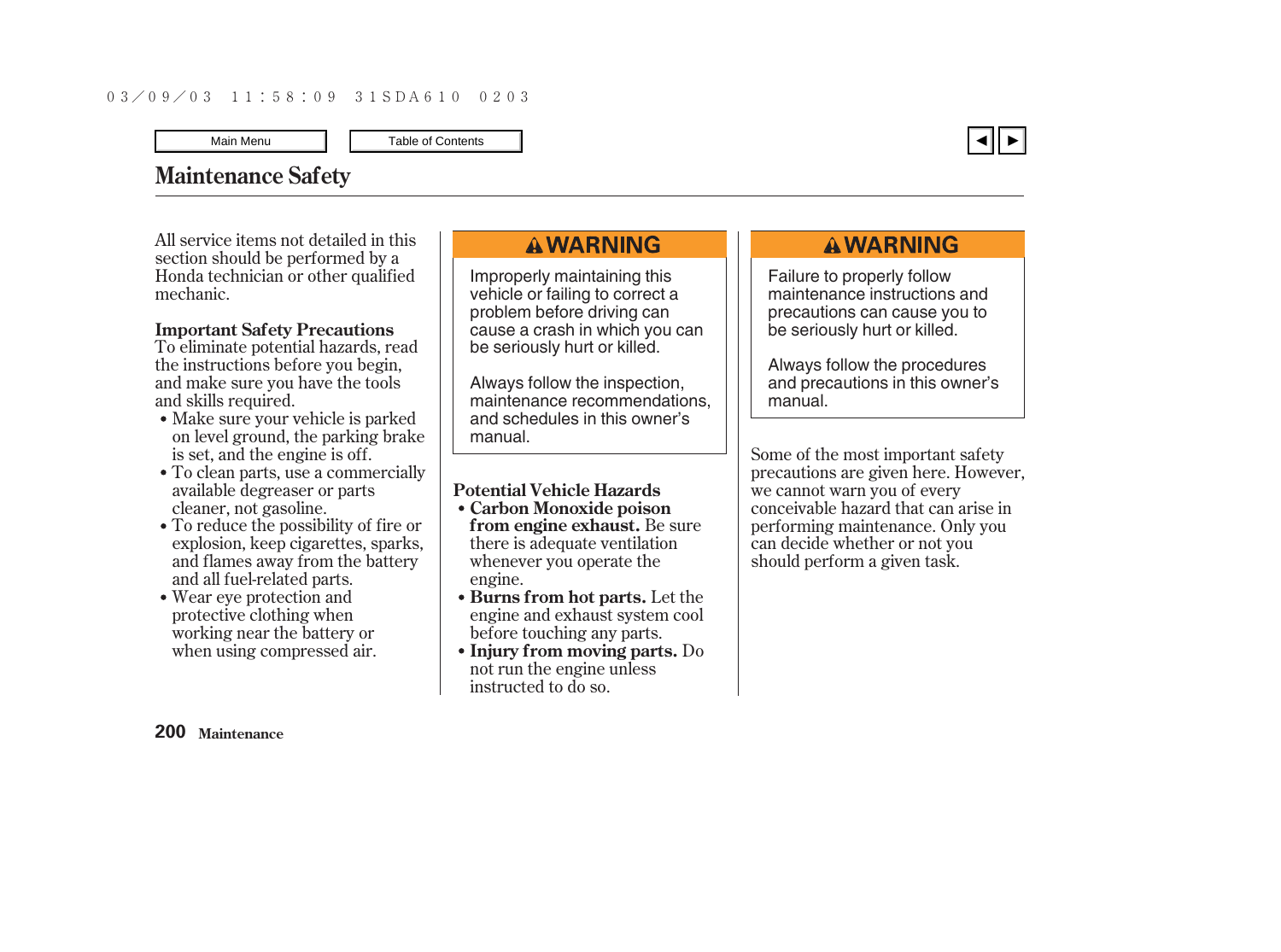<span id="page-1-0"></span>The maintenance schedule assumes you will use your vehicle as normal transportation for passengers and their possessions. You should also follow these recommendations:

- Avoid exceeding your vehicle's load limit. This puts excess stress on the engine, brakes, and many other vehicle parts. The load limit is shown on the tire information label on the driver's doorjamb.
- Operate your vehicle on reasonable roads within the legal speed limit.
- Drive your vehicle regularly over a distance of several miles (kilometers).
- Always use unleaded gasoline with the proper octane rating (see page [164](#page-0-0) ).

### **Which Schedule to Follow**

Service your vehicle according to the time and mileage periods on one of the Maintenance Schedules on the following pages.

- **U.S. Owners**  $-$  Follow the Maintenance Schedule for Severe Conditions if you drive your vehicle MAINLY under one or more of the following conditions.
- Driving less than 5 miles (8 km) per trip or, in freezing temperatures, driving less than 10 miles (16 km) per trip.
- Driving in extremely hot lover 90°F (32°C)] conditions.
- Used primarily as a delivery vehicle or taxi that is driven mostly in stop-and-go traffic and/ or parked with the engine idling.
- Trailer towing, driving with a roof top carrier, or driving in mountainous conditions.
- Driving on muddy, dusty, or deiced roads.

**NOTE:** If you only *OCCASIONALLY* drive under a ''severe'' condition, you should follow the Normal Conditions Maintenance Schedule.

**Canadian Owners** – Follow the Maintenance Schedule for Severe Conditions.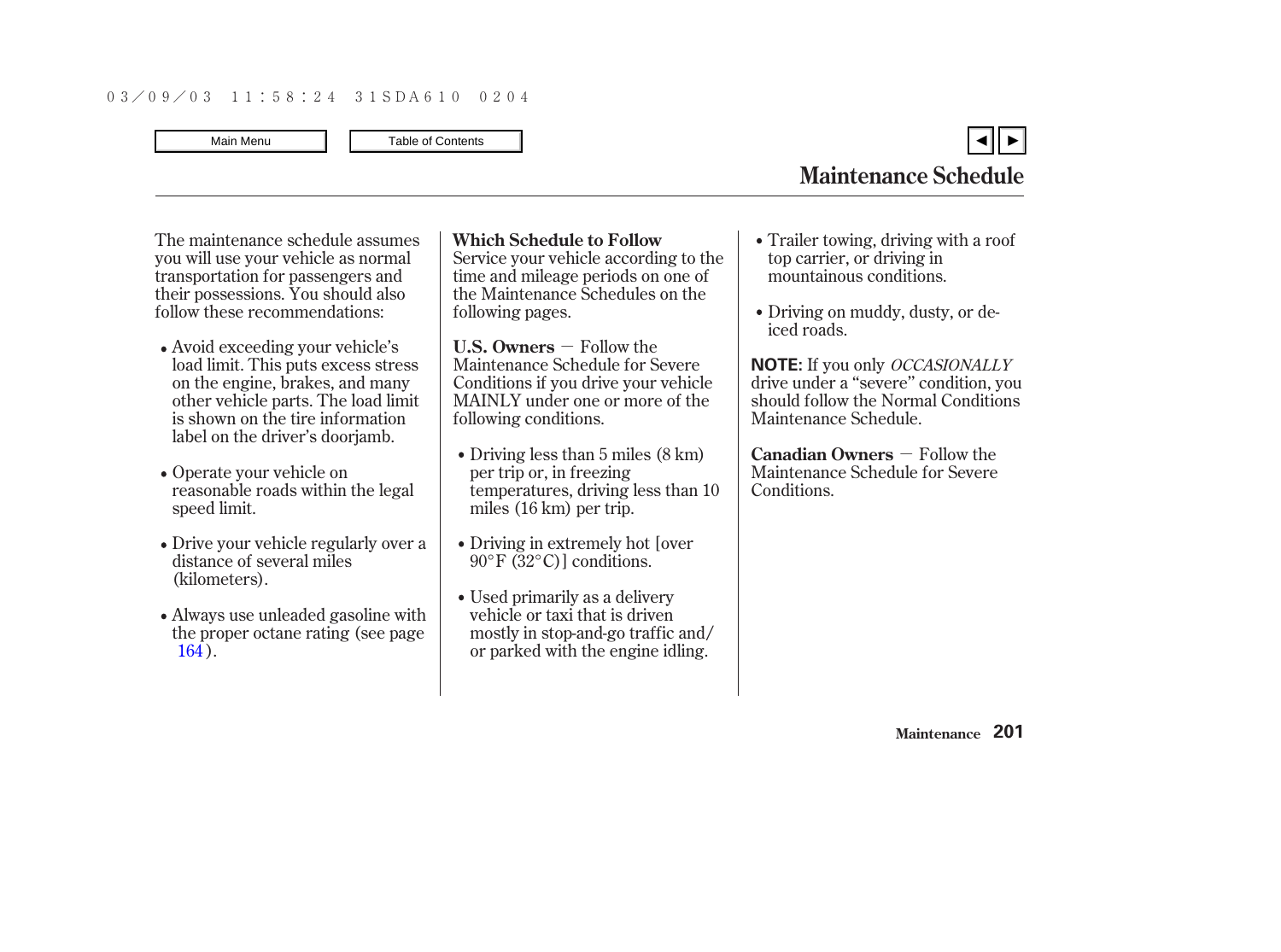# <span id="page-2-0"></span>**Maintenance Schedule**

#### **Servicing Your Vehicle**

Your authorized Honda dealer knows your vehicle best and can provide competent, efficient service. However, service at a dealer is not mandatory to keep your warranties in effect. Maintenance may be done by any qualified service facility or skilled person to keep your warranties in effect. Keep all the receipts as proof of completion, and have the person who does the work fill out the Maintenance Record. Check your warranty booklet for more information.

We recommend the use of Honda parts and fluids whenever you have maintenance done.

**U.S. Vehicles:** Maintenance, replacement, or repair of emissions control devices and systems may be done by any automotive repair establishment or individual using parts that are "certified" to EPA standards.

with  $\#$  will not void your emissions According to state and federal regulations, failure to perform maintenance on the items marked warranties. However, Honda recommends that all maintenance services be performed at the recommended time or mileage period to ensure long-term reliability.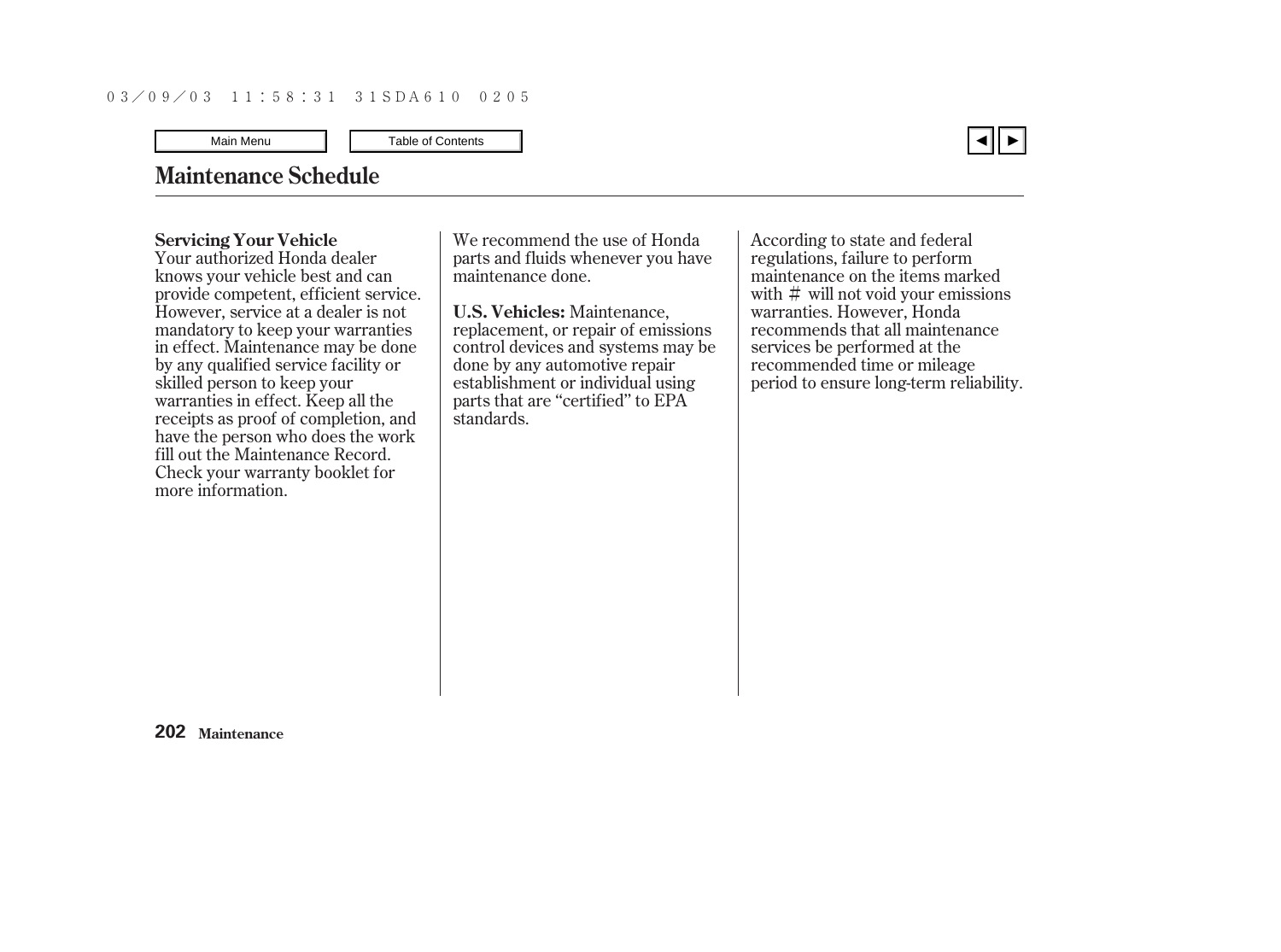You should check the following items at the specified intervals. If you are unsure of how to perform any check, turn to the appropriate page listed. **Owner's Maintenance Checks**

- Engine oil level  $-$  Check every time you fill the fuel tank. See page  $168$  .
- Engine coolant level  $-$  Check the radiator reserve tank every time you fill the fuel tank. See page 169 .
- Automatic transmission Check  $221 - 224$  $221 - 224$  . the fluid level monthly. See pages
- $Brakes Check the fluid level$ monthly. See page  $225$ .
- $T$ ires  $-$  Check the tire pressure monthly. Examine the tread for wear and foreign objects. See page . [238](#page-0-0)
- $Lights$   $-$  Check the operation of the headlights, parking lights, taillights, high-mount brake light, and license plate lights monthly.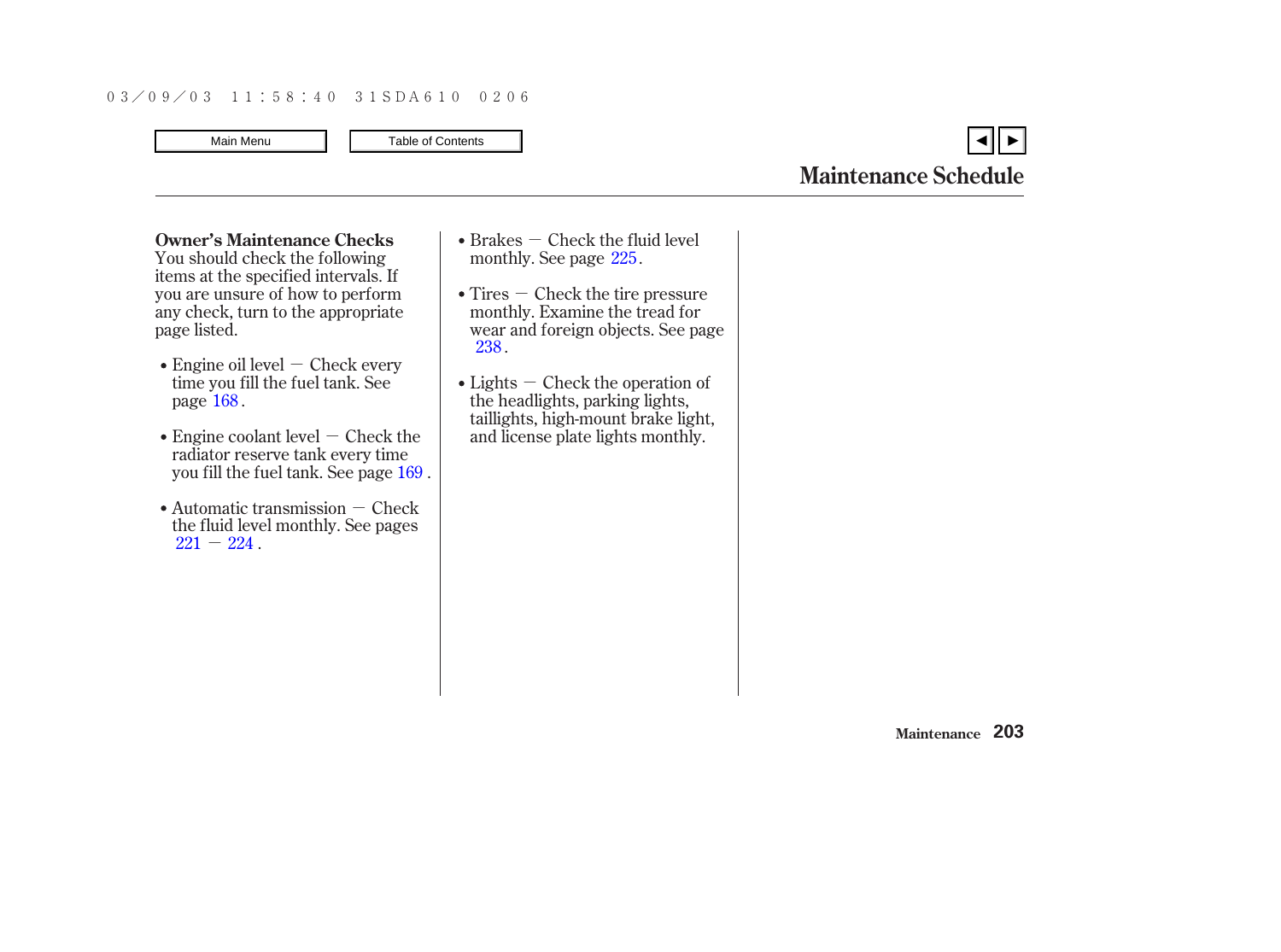### **4-cylinder Models**

| Service the items listed at the indicated distance (or time, if given). |                                         |                                                                       |    |           |    |    |    |     |                                                                                        |     |     |     |     |     |     |     |
|-------------------------------------------------------------------------|-----------------------------------------|-----------------------------------------------------------------------|----|-----------|----|----|----|-----|----------------------------------------------------------------------------------------|-----|-----|-----|-----|-----|-----|-----|
|                                                                         | miles $\times$ 1.000                    | 10                                                                    | 20 | 30        | 40 | 50 | 60 | 70  | 80                                                                                     | 90  | 100 | 110 | 120 | 130 | 140 | 150 |
|                                                                         | $km \times 1.000$                       | 16                                                                    | 32 | 48        | 64 | 80 | 96 | 112 | 128                                                                                    | 144 | 160 | 176 | 192 | 208 | 224 | 240 |
| Check engine oil and coolant                                            | Check oil and coolant at each fuel stop |                                                                       |    |           |    |    |    |     |                                                                                        |     |     |     |     |     |     |     |
| Check tires                                                             |                                         | Check inflation and condition once a month                            |    |           |    |    |    |     |                                                                                        |     |     |     |     |     |     |     |
| Replace engine oil                                                      |                                         | Every 10,000 miles (16,000 km) or every 1 year, whichever comes first |    |           |    |    |    |     |                                                                                        |     |     |     |     |     |     |     |
| Rotate tires (follow pattern on page 241)                               |                                         | Every 10,000 miles (16,000 km)                                        |    |           |    |    |    |     |                                                                                        |     |     |     |     |     |     |     |
| Replace engine oil filter                                               |                                         |                                                                       |    |           |    |    |    |     |                                                                                        |     |     |     |     |     |     |     |
| Check front and rear brake wear                                         |                                         |                                                                       |    |           |    |    |    |     |                                                                                        |     |     |     |     |     |     |     |
| Check parking brake adjustment                                          |                                         |                                                                       |    |           |    |    |    |     |                                                                                        |     |     |     |     |     |     |     |
| Inspect the following items:                                            |                                         |                                                                       |    |           |    |    |    |     |                                                                                        |     |     |     |     |     |     |     |
| Tie-rod ends, steering gearbox, and boots                               |                                         |                                                                       |    |           |    |    |    |     |                                                                                        |     |     |     |     |     |     |     |
| Suspension components                                                   |                                         |                                                                       |    |           |    |    |    |     | Every 20,000 miles (32,000 km) or every 1 year, whichever comes first                  |     |     |     |     |     |     |     |
| Driveshaft boots                                                        |                                         |                                                                       |    |           |    |    |    |     |                                                                                        |     |     |     |     |     |     |     |
| Brake hoses and lines (including ABS)                                   |                                         |                                                                       |    |           |    |    |    |     |                                                                                        |     |     |     |     |     |     |     |
| All fluid levels and condition of fluids                                |                                         |                                                                       |    |           |    |    |    |     |                                                                                        |     |     |     |     |     |     |     |
| Exhaust system <sup>#</sup>                                             |                                         |                                                                       |    |           |    |    |    |     |                                                                                        |     |     |     |     |     |     |     |
| Fuel lines and connections <sup>#</sup>                                 |                                         |                                                                       |    |           |    |    |    |     |                                                                                        |     |     |     |     |     |     |     |
| Inspect drive belt                                                      |                                         |                                                                       |    |           |    |    |    |     | Every 30,000 miles (48,000 km) or every 2 years, whichever comes first                 |     |     |     |     |     |     |     |
| Replace dust and pollen filter                                          |                                         |                                                                       |    |           |    |    |    |     |                                                                                        |     |     |     |     |     |     |     |
| Replace air cleaner element                                             |                                         |                                                                       |    | $\bullet$ |    |    | ٠  |     |                                                                                        | ٠   |     |     | ٠   |     |     | ●   |
| Replace spark plugs                                                     |                                         |                                                                       |    |           |    |    |    |     |                                                                                        |     |     |     |     |     |     |     |
| Inspect valve clearance                                                 |                                         |                                                                       |    |           |    |    |    |     | Inspect every 110,000 miles (176,000 km), otherwise adjust only if noisy               |     |     |     |     |     |     |     |
| Replace automatic transmission fluid*                                   |                                         |                                                                       |    |           |    |    |    |     |                                                                                        |     |     |     |     |     |     |     |
| Replace manual transmission fluid                                       |                                         |                                                                       |    |           |    |    |    |     | Every 120,000 miles (192,000 km) or every 6 years, whichever comes first               |     |     |     |     |     |     |     |
| Inspect idle speed                                                      |                                         |                                                                       |    |           |    |    |    |     | Every 160,000 miles (256,000 km)                                                       |     |     |     |     |     |     |     |
| Replace engine coolant                                                  |                                         |                                                                       |    |           |    |    |    |     | 120,000 miles (192,000 km) or 10 years, then every 60,000 miles (96,000 km) or 5 years |     |     |     |     |     |     |     |
| Replace brake fluid                                                     |                                         | Every 3 years (independent of mileage)                                |    |           |    |    |    |     |                                                                                        |     |     |     |     |     |     |     |

 $\#$  : See information on maintenance and emissions warranty, last column, page 202 [.](#page-2-0)

\* Replace at 120,000 miles (192,000 km) or 6 years, then every 90,000 miles (144,000 km) or 5 years. :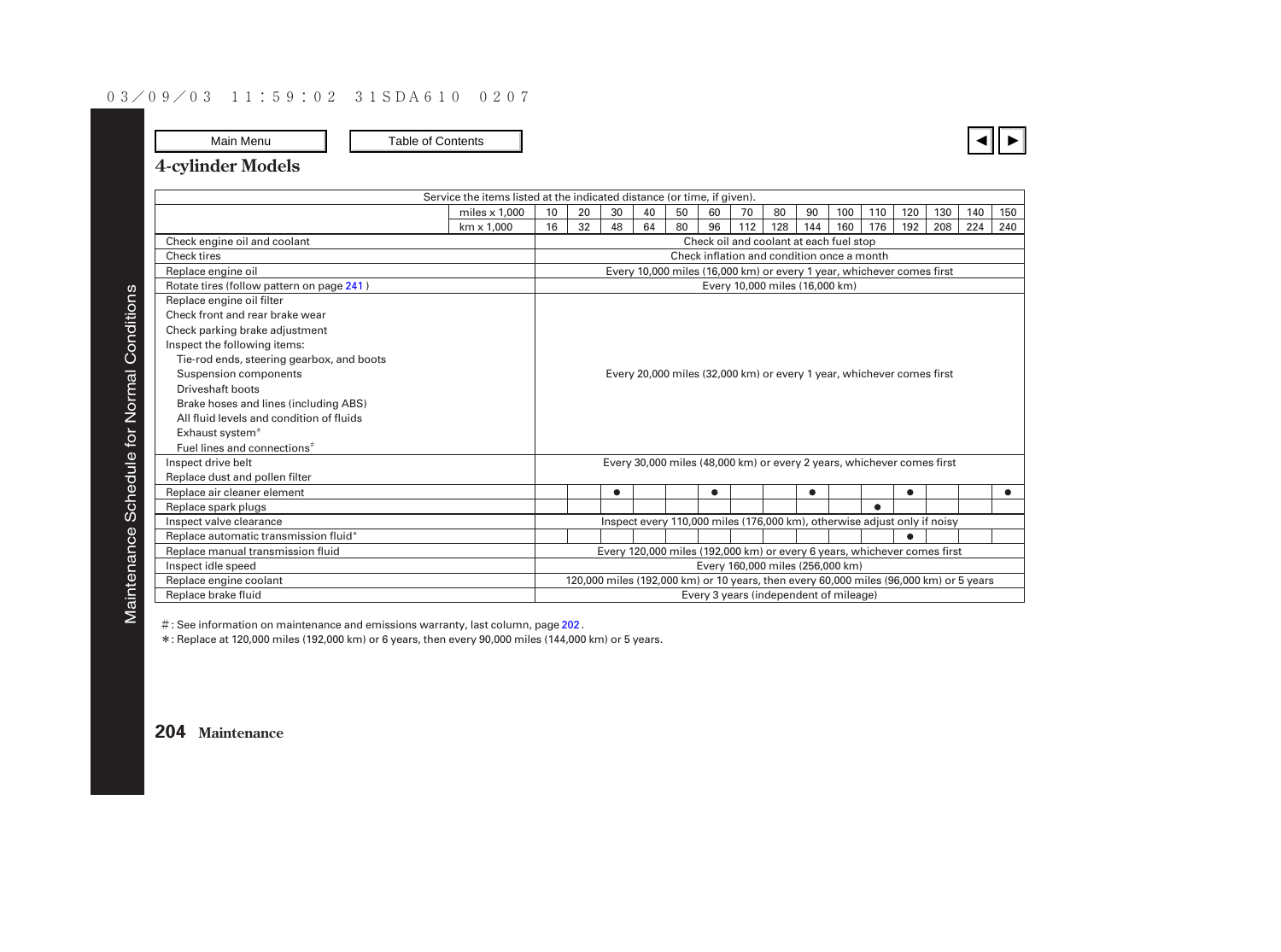| Service the items listed at the indicated distance (or time, if given). |                                                                       |                                                                        |    |    |    |    |    |     |     |           |     |     |     |                                                                                        |     |     |
|-------------------------------------------------------------------------|-----------------------------------------------------------------------|------------------------------------------------------------------------|----|----|----|----|----|-----|-----|-----------|-----|-----|-----|----------------------------------------------------------------------------------------|-----|-----|
|                                                                         | miles $\times$ 1.000                                                  | 10                                                                     | 20 | 30 | 40 | 50 | 60 | 70  | 80  | 90        | 100 | 110 | 120 | 130                                                                                    | 140 | 150 |
|                                                                         | km x 1.000                                                            | 16                                                                     | 32 | 48 | 64 | 80 | 96 | 112 | 128 | 144       | 160 | 176 | 192 | 208                                                                                    | 224 | 240 |
| Check engine oil and coolant                                            | Check oil and coolant at each fuel stop                               |                                                                        |    |    |    |    |    |     |     |           |     |     |     |                                                                                        |     |     |
| Check tires                                                             |                                                                       | Check inflation and condition once a month                             |    |    |    |    |    |     |     |           |     |     |     |                                                                                        |     |     |
| Replace engine oil                                                      |                                                                       | Every 5,000 miles (8,000 km) or every 6 months, whichever comes first  |    |    |    |    |    |     |     |           |     |     |     |                                                                                        |     |     |
| Rotate tires (follow pattern on page 241)                               |                                                                       | Every 10,000 miles (16,000 km)                                         |    |    |    |    |    |     |     |           |     |     |     |                                                                                        |     |     |
| Replace engine oil filter                                               |                                                                       |                                                                        |    |    |    |    |    |     |     |           |     |     |     |                                                                                        |     |     |
| Check front and rear brake wear                                         |                                                                       |                                                                        |    |    |    |    |    |     |     |           |     |     |     |                                                                                        |     |     |
| Lubricate all hinges, locks and latches                                 | Every 10,000 miles (16,000 km) or every 1 year, whichever comes first |                                                                        |    |    |    |    |    |     |     |           |     |     |     |                                                                                        |     |     |
| Inspect the following items:                                            |                                                                       |                                                                        |    |    |    |    |    |     |     |           |     |     |     |                                                                                        |     |     |
| Tie-rod ends, steering gearbox, and boots                               |                                                                       |                                                                        |    |    |    |    |    |     |     |           |     |     |     |                                                                                        |     |     |
| Suspension components                                                   |                                                                       |                                                                        |    |    |    |    |    |     |     |           |     |     |     |                                                                                        |     |     |
| Driveshaft boots                                                        |                                                                       |                                                                        |    |    |    |    |    |     |     |           |     |     |     |                                                                                        |     |     |
| Check parking brake adjustment                                          |                                                                       |                                                                        |    |    |    |    |    |     |     |           |     |     |     |                                                                                        |     |     |
| Inspect the following items:                                            |                                                                       |                                                                        |    |    |    |    |    |     |     |           |     |     |     |                                                                                        |     |     |
| Brake hoses and lines (including ABS)                                   |                                                                       |                                                                        |    |    |    |    |    |     |     |           |     |     |     |                                                                                        |     |     |
| All fluid levels and condition of fluids                                |                                                                       | Every 20,000 miles (32,000 km) or every 1 year, whichever comes first  |    |    |    |    |    |     |     |           |     |     |     |                                                                                        |     |     |
| Exhaust system <sup>#</sup>                                             |                                                                       |                                                                        |    |    |    |    |    |     |     |           |     |     |     |                                                                                        |     |     |
| Fuel lines and connections <sup>#</sup>                                 |                                                                       |                                                                        |    |    |    |    |    |     |     |           |     |     |     |                                                                                        |     |     |
| Lights and controls/vehicle underbody                                   |                                                                       |                                                                        |    |    |    |    |    |     |     |           |     |     |     |                                                                                        |     |     |
| Inspect drive belt                                                      |                                                                       |                                                                        |    |    |    |    |    |     |     |           |     |     |     | Every 30,000 miles (48,000 km) or every 2 years, whichever comes first                 |     |     |
| Replace dust and pollen filter*1                                        |                                                                       |                                                                        |    |    |    |    |    |     |     |           |     |     |     |                                                                                        |     |     |
| Replace air cleaner element                                             |                                                                       |                                                                        |    |    |    |    |    |     |     |           |     |     |     | Every 15,000 miles (24,000 km) (Use normal schedule except in dusty conditions)        |     |     |
| Replace spark plugs                                                     |                                                                       |                                                                        |    |    |    |    |    |     |     |           |     |     |     |                                                                                        |     |     |
| Inspect valve clearance                                                 |                                                                       |                                                                        |    |    |    |    |    |     |     |           |     |     |     | Inspect every 110,000 miles (176,000 km), otherwise adjust only if noisy               |     |     |
| Replace automatic transmission fluid*2                                  |                                                                       |                                                                        |    |    |    |    | ٠  |     |     | $\bullet$ |     |     |     |                                                                                        |     |     |
| Replace manual transmission fluid                                       |                                                                       | Every 60,000 miles (96,000 km) or every 3 years, whichever comes first |    |    |    |    |    |     |     |           |     |     |     |                                                                                        |     |     |
| Inspect idle speed                                                      |                                                                       | Every 160,000 miles (256,000 km)                                       |    |    |    |    |    |     |     |           |     |     |     |                                                                                        |     |     |
| Replace engine coolant                                                  |                                                                       |                                                                        |    |    |    |    |    |     |     |           |     |     |     | 120,000 miles (192,000 km) or 10 years, then every 60,000 miles (96,000 km) or 5 years |     |     |
| Replace brake fluid<br>Every 3 years (independent of mileage)           |                                                                       |                                                                        |    |    |    |    |    |     |     |           |     |     |     |                                                                                        |     |     |

 $\#$ : See information on maintenance and emissions warranty, last column, page [202](#page-2-0).

\* 1: See dust and pollen filter on page [235](#page-0-0) for replacement information under special driving conditions.

\* Replace at 60,000 miles (96,000 km) or 3 years, then every 30,000 miles (48,000 km) or 2 years. 2: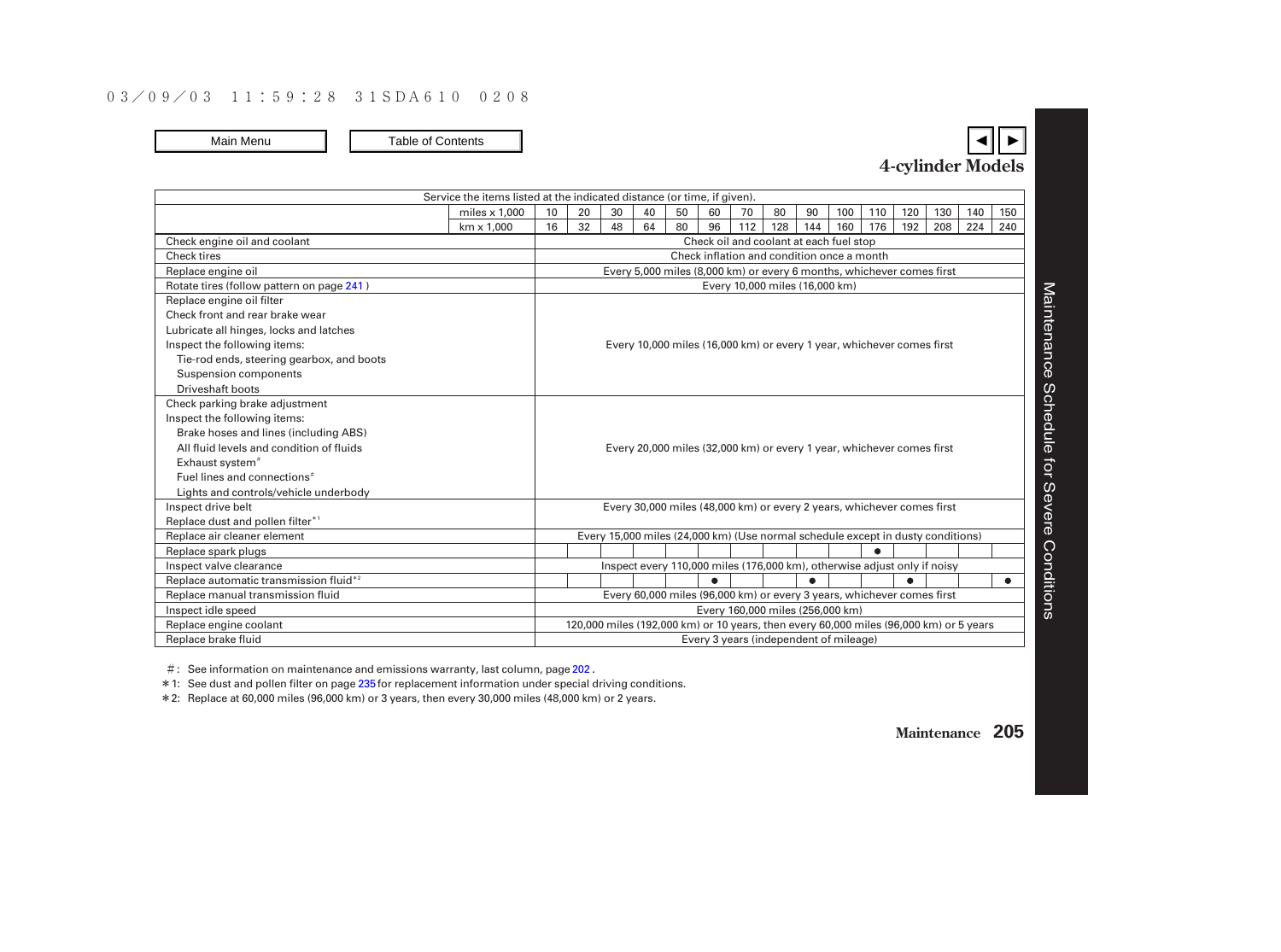### **6-cylinder Models**

| Service the items listed at the indicated distance (or time, if given).                                                                                                     |                                        |                                                                      |           |    |           |     |                                                                                        |           |           |     |     |  |  |
|-----------------------------------------------------------------------------------------------------------------------------------------------------------------------------|----------------------------------------|----------------------------------------------------------------------|-----------|----|-----------|-----|----------------------------------------------------------------------------------------|-----------|-----------|-----|-----|--|--|
|                                                                                                                                                                             | miles $\times$ 1.000                   | 15                                                                   | 30        | 45 | 60        | 75  | 90                                                                                     | 105       | 120       | 135 | 150 |  |  |
|                                                                                                                                                                             | $km \times 1.000$                      | 24                                                                   | 48        | 72 | 96        | 120 | 144                                                                                    | 168       | 192       | 216 | 240 |  |  |
| Check engine oil and coolant                                                                                                                                                |                                        | Check oil and coolant at each fuel stop                              |           |    |           |     |                                                                                        |           |           |     |     |  |  |
| Check tires                                                                                                                                                                 |                                        | Check inflation and condition once a month                           |           |    |           |     |                                                                                        |           |           |     |     |  |  |
| Replace engine oil                                                                                                                                                          |                                        | Every 7,500 miles (12,000 km) or every 1 year, whichever comes first |           |    |           |     |                                                                                        |           |           |     |     |  |  |
| Rotate tires (follow pattern on page 241)                                                                                                                                   |                                        | Every 7,500 miles (12,000 km)                                        |           |    |           |     |                                                                                        |           |           |     |     |  |  |
| Replace engine oil filter                                                                                                                                                   |                                        |                                                                      |           |    |           |     |                                                                                        |           |           |     |     |  |  |
| Check front and rear brake wear                                                                                                                                             |                                        |                                                                      |           |    |           |     |                                                                                        |           |           |     |     |  |  |
| Check parking brake adjustment                                                                                                                                              |                                        |                                                                      |           |    |           |     |                                                                                        |           |           |     |     |  |  |
| Inspect the following items:<br>Tie-rod ends, steering gearbox, and boots<br>Suspension components<br>Every 15,000 miles (24,000 km) or every 1 year, whichever comes first |                                        |                                                                      |           |    |           |     |                                                                                        |           |           |     |     |  |  |
|                                                                                                                                                                             |                                        |                                                                      |           |    |           |     |                                                                                        |           |           |     |     |  |  |
|                                                                                                                                                                             |                                        |                                                                      |           |    |           |     |                                                                                        |           |           |     |     |  |  |
| Driveshaft boots                                                                                                                                                            |                                        |                                                                      |           |    |           |     |                                                                                        |           |           |     |     |  |  |
| Brake hoses and lines (including ABS)                                                                                                                                       |                                        |                                                                      |           |    |           |     |                                                                                        |           |           |     |     |  |  |
| All fluid levels and condition of fluids                                                                                                                                    |                                        |                                                                      |           |    |           |     |                                                                                        |           |           |     |     |  |  |
| Exhaust system <sup>#</sup>                                                                                                                                                 |                                        |                                                                      |           |    |           |     |                                                                                        |           |           |     |     |  |  |
| Fuel lines and connections <sup>#</sup>                                                                                                                                     |                                        |                                                                      |           |    |           |     |                                                                                        |           |           |     |     |  |  |
| Inspect drive belt                                                                                                                                                          |                                        |                                                                      |           |    |           |     | Every 30,000 miles (48,000 km) or every 2 years, whichever comes first                 |           |           |     |     |  |  |
| Replace dust and pollen filter                                                                                                                                              |                                        |                                                                      |           |    |           |     |                                                                                        |           |           |     |     |  |  |
| Replace air cleaner element                                                                                                                                                 |                                        |                                                                      | $\bullet$ |    | $\bullet$ |     | $\bullet$                                                                              |           | $\bullet$ |     | ٠   |  |  |
| Replace spark plugs                                                                                                                                                         |                                        |                                                                      |           |    |           |     |                                                                                        | $\bullet$ |           |     |     |  |  |
| Inspect valve clearance                                                                                                                                                     |                                        |                                                                      |           |    |           |     | Inspect every 105,000 miles (168,000 km), otherwise adjust only if noisy               |           |           |     |     |  |  |
| Replace automatic transmission fluid*                                                                                                                                       |                                        | ٠                                                                    |           |    |           |     |                                                                                        |           |           |     |     |  |  |
| Inspect idle speed                                                                                                                                                          |                                        | Inspect every 165,000 miles (264,000 km)                             |           |    |           |     |                                                                                        |           |           |     |     |  |  |
| Replace timing belt and inspect water pump                                                                                                                                  |                                        |                                                                      |           |    |           |     | Every 105,000 miles (168,000 km) or every 7 years, whichever comes first               |           |           |     |     |  |  |
| Replace engine coolant                                                                                                                                                      |                                        |                                                                      |           |    |           |     | 120,000 miles (192,000 km) or 10 years, then every 60,000 miles (96,000 km) or 5 years |           |           |     |     |  |  |
| Replace brake fluid                                                                                                                                                         | Every 3 years (independent of mileage) |                                                                      |           |    |           |     |                                                                                        |           |           |     |     |  |  |

 $\#$  : See information on maintenance and emissions warranty, last column, page 202 [.](#page-2-0)

\* Replace at 120,000 miles (192,000 km) or 6 years, then every 90,000 miles (144,000 km) or 5 years. :